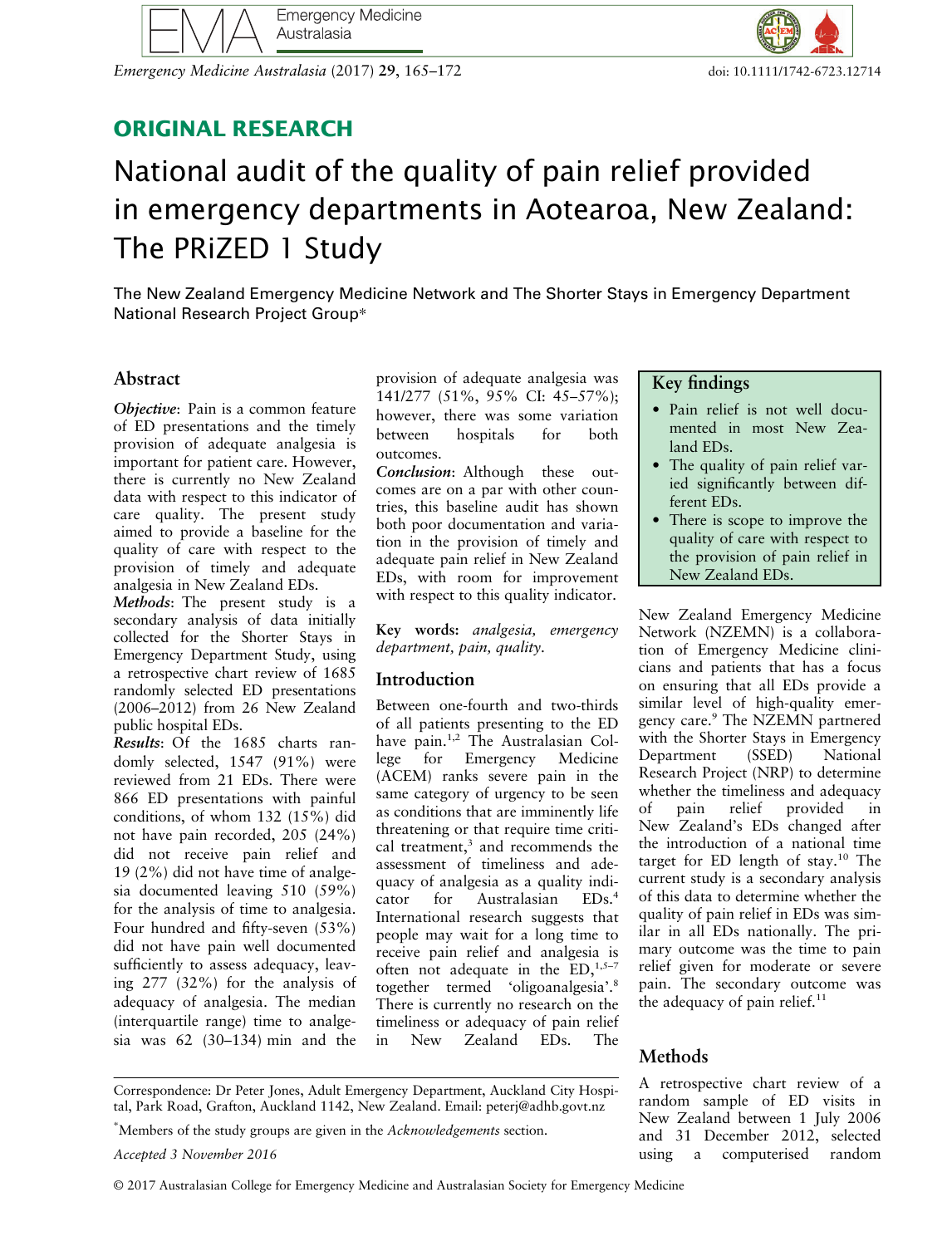number generator. This time period was used for convenience as it was the time over which data was collected for the SSED NRP.<sup>10</sup>

All ED visits identified from New Zealand Health Information Service records for this time period were linked to District Health Board data on process times for these visits (arrival, assessment and discharge times). Case records were screened and data relevant to each participating site were collected on identical electronic data extraction forms (Microsoft Excel™, Redmond, WA, USA) by site investigators (emergency physician) or a data collector supervised by them, guided by a data dictionary. Baseline demographic information included age, sex, ethnicity and socioeconomic status using NZDep2006 (a standard measure of socioeconomic deprivation used in New Zealand based on small geographic areas of domicile), using either 10 or five categories (quintiles) with one being the lowest and five being the highest deprivation.<sup>12</sup> The spreadsheet contained built validation to minimise data entry errors. As pain scoring varies and was likely to be site dependent, we allowed for any 10 point rating scale or four point categorical scale (including the modified Wong-Baker and other 'faces' scales for paediatric patients).

# *Ethics*

The SSED NRP was approved by the<br>Multi-region Ethics Committee Multi-region Ethics MEC10/06/60 and national data collection for the time to analgesia outcome as part of this study in June 2012.

#### *Definitions*

Time to analgesia was defined as the difference between the time of first medication for pain relief and the time of ED presentation. Adequacy of analgesia was defined as a reduction in the pain score by at least 2 points and to a level <4 points on a 10 point rating  $scale^{11,13}$  at any time in ED. This is equivalent to moving from one severity category to the next lower and to a severity category of mild or none on a four point

categorical scale. When a 10 point scale was used, mild pain was defined as 1–3, moderate as 4–6 and severe as 7–10.

#### *Standards*

We considered that all patients in severe pain should receive analgesia within 30 min of arrival. As the process of patient registration, triage, placement, initial assessment and safe administration of medication takes at best 30 min, this was considered equivalent to immediate pain relief.<sup>6</sup> We also considered that patients with mild or moderate pain should receive analgesia within 60 min of arrival and that all patients should receive adequate pain relief.<sup>14</sup>

#### *Case selection*

To be eligible, the case needed to be an ED visit with any painful condition. For both outcomes, cases were excluded if pain was not recorded. Additionally, for the primary outcome, cases were excluded if they did not receive analgesics in ED or the time of analgesic was not recorded. For the secondary outcome, cases were excluded if pain was not recorded sufficiently to calculate a difference in pain or pain was not reassessed. For betweenhospital comparisons, we only included sites where at least five eligible data points were obtained.

#### *Sample size*

For this descriptive study, a formal sample size calculation was not carried out. This was a secondary analysis of data collected for a study to determine whether the time to analgesia changed after the introduction of New Zealand's SSED target.<sup>10</sup> A post hoc calculation of the margin of error for the proportions presented based on our sample sizes obtained for the primary outcome was 4.3%  $(n = 510)$  and for the secondary outcome was 5.9% (*n* = 277).

#### *Statistical analysis*

Counts, proportions with 95% confidence intervals (CIs) and medians with interquartile ranges (IQRs) were used to describe the data as appropriate to the underlying distribution. All comparisons were exploratory post hoc and hypothesis generating. Differences in time variables were tested with the Mann–Whitney *U*-test for two-group comparisons or Kruskal– Wallis test when there were more than two groups. The  $\chi^2$ -test was used to test for differences in proportions, with the  $\chi^2$  for trend used for ordinal data. All tests were two-tailed and statistical significance was taken as *P* < 0.002 (the Bonferroni correction for multiple tests was applied to the standard *P* < 0.05 corrected for 25 tests). Data were analysed with SPSS v22 (IBM, Armonk, NY, USA).

# **Results**

Of the 26 eligible hospitals, 21 (81%) participated in the study. This meant that 1547 of 1685 (91%) records randomly selected nationally were screened for eligibility (Fig. 1). There were 866 potentially eligible cases, 132 had no pain assessment recorded, 205 were not given analgesia (of which 10 declined) and in 19 cases there was no analgesic time recorded. This left 510 for the analysis of the primary outcome of time to analgesia. In 307 of 866 cases, pain was insufficiently recorded to allow a calculation of adequacy of analgesia and 150 with initially sufficient pain recording did not have a pain score reassessed. This left 277 cases eligible for the secondary outcome adequacy of analgesia (Fig. 1).

Baseline characteristics of the potentially eligible patients who were or were not able to be included in the analyses differed (Table 1). Although there was no difference in average age (mean difference 0.7 years [95% CI: −2.8 to 4.2 years]), those at the extremes of age were less likely to be included. Children <15 years were more likely not to have their pain recorded (46/125, 37% [95% CI: 29–46%] *vs* adults 83/741, 11% [95% CI: 9–14%]). Conversely, adults >64 years were less likely to receive analgesia when they had pain (120/219, 55% [95% CI: 48–61%] *vs* 448/647, 69% [95% CI: 66–73%] of those <65 years). Those in the most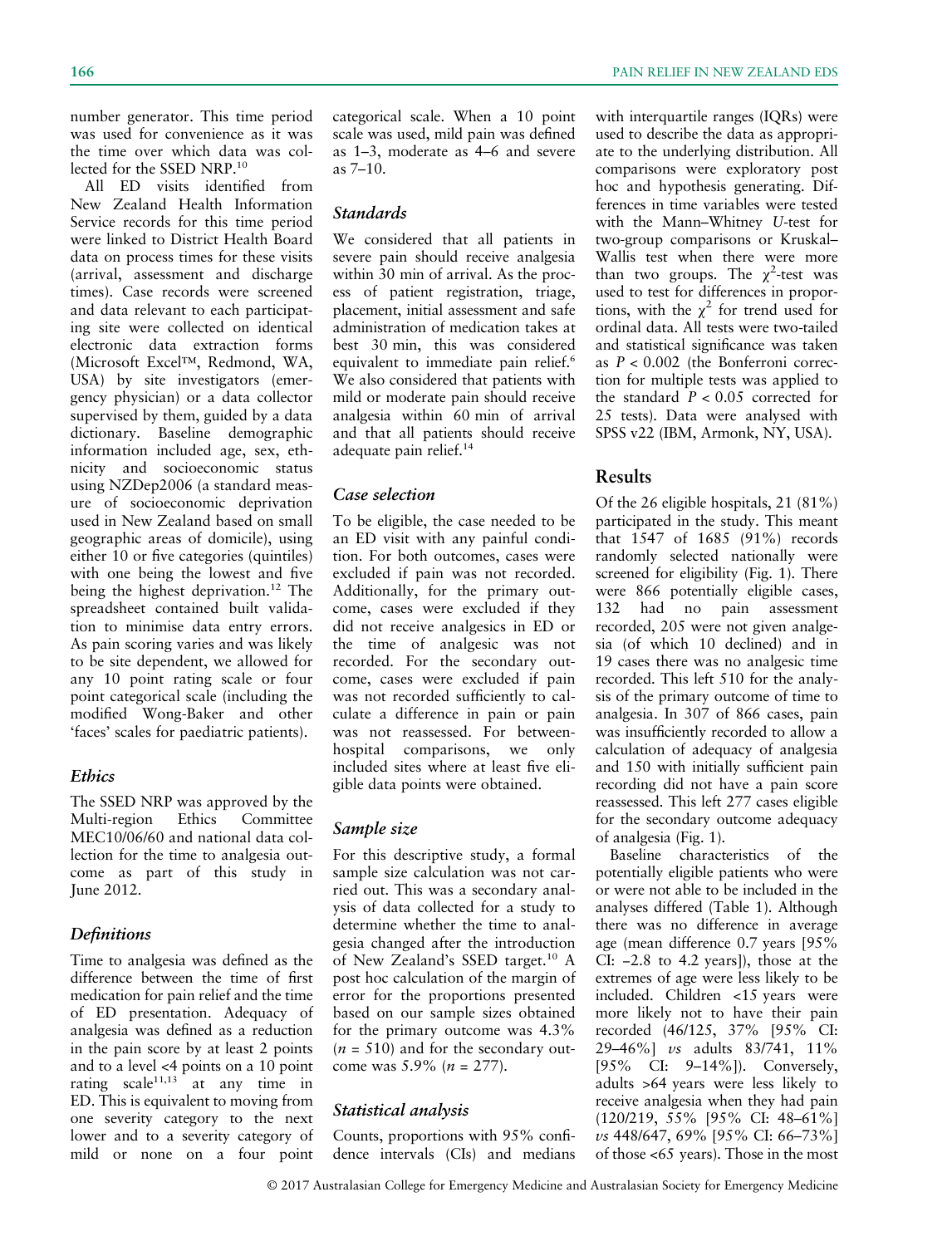

**Figure 1.** *Case selection.*

and least urgent triage categories were also less likely to have their pain recorded (Table 1). Pain severity was recorded in 427 of 866 (51%) of patients and those with severe pain were more likely to have time to pain relief documented than those with mild or moderate pain (Table 1). There was also no difference in the average age of those who were and were not included for adequacy of analgesia (mean difference: −2.4 years [95% CI: -6.2 to 1.2 years]). However, those under 15 years were less likely to have their pain reassessed (17/125, 14% [95% CI: 9–21%]) compared to adults (260/741, 35% [95% CI: 32–39%]). Patients assessed as higher urgency to be seen and with

more severe pain were more likely to have pain reassessed (Table 1). There were no differences in the degree of social deprivation or ethnic group included or excluded from the analyses of timeliness or adequacy of analgesia.

#### *Time to analgesia*

The median (IQR) time to analgesia for patients with a documented pain score  $(n = 302)$  was 50.5  $(25-107)$ min compared to 88 (39–188) min for those without a documented score  $(n = 222, P < 0.001)$ .

Table 2 shows the median time to analgesia and proportion of patients who received analgesia within 30 and 60 min. The median (IQR) time to analgesia was 62 (30–134) min, while the proportion of all patients receiving analgesia within 30 min was 26% (95% CI: 22–30%) and within 60 min was 49% (95% CI: 45–53%). There were no differences between ethnic groups or deprivation quintiles for time to analgesia. People with severe pain received analgesia more quickly than those with mild or moderate pain (Table 2).

There were clinically important and statistically significant differences between hospitals for time to analgesia. In the 18 hospitals where five or more eligible times to analgesia were available for analysis, the median (IQR) time to analgesia ranged from 27 (10–90) to 179 (83–344) min  $(P < 0.001)$ . Sixteen hospitals had five or more times to analgesia for patients with moderate or severe pain (Fig. 2). The median (IQR) times to analgesia ranged from 14.5 (9–55) to 183 (86–423) min (*P* = 0.001). There was no difference in time to analgesia by ED location with the median (IQR) for urban EDs being 64 (30–152) min and for regional EDs being 60 (25–114) min (*P* = 0.36).

#### *Adequacy of analgesia*

The proportion of all included patients receiving adequate analgesia was 51% (141/277, 95% CI: 45–57%). There was no difference in the provision of adequate analgesia for different age groups, ethnic groups, deprivation categories, sexes or pain severity (Table 2). Sixteen hospitals had five or more patients with valid adequacy calculations. In these hospitals, there was variation in the proportion patients receiving adequate analgesia, which ranged from 20% to 82.5% (*P* = 0.001). Fourteen hospitals had five or more patients with moderate or severe pain in whom the adequacy of analgesia could be calculated. The adequacy of analgesia for patients in these hospitals ranged from 20% to 81.8%  $(P = 0.002;$  Fig. 3).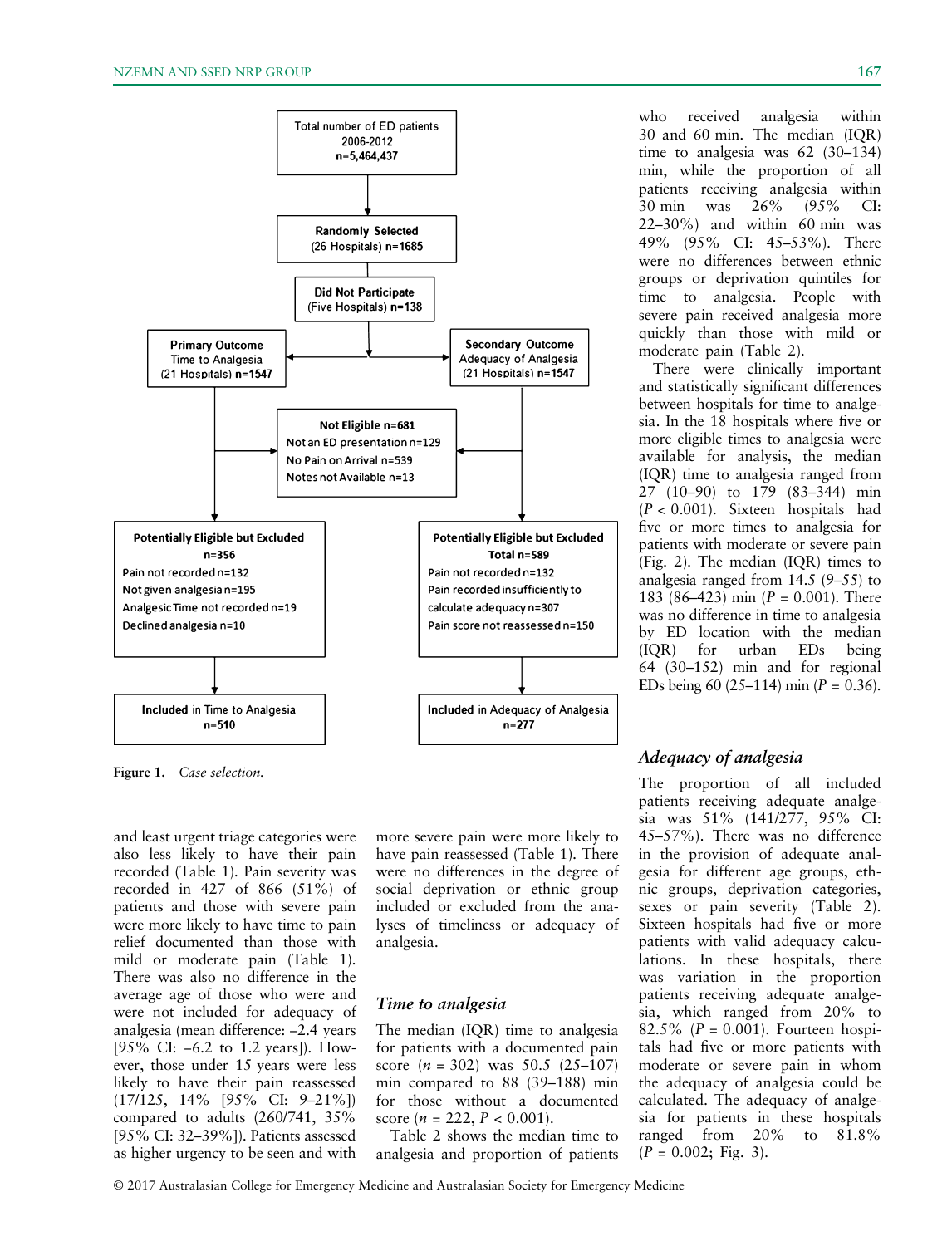|                                          |                                | Primary outcome<br>Time to analgesia     | Secondary outcome<br>Adequacy of analgesia |                                           |  |
|------------------------------------------|--------------------------------|------------------------------------------|--------------------------------------------|-------------------------------------------|--|
| Variable                                 | Included $(n = 510)$           | Excluded ( $n = 356$ )                   | Included $(n = 277)$                       | Excluded ( $n = 589$ )                    |  |
| Age (years)<br>Mean (SD)                 | 43.5 $(23.3)$                  | 44.2 (28.9)                              | 45.5(27.4)                                 | 43.0 (21.9)                               |  |
| Age category (years)<br>$n, \%$ (95% CI) |                                |                                          |                                            |                                           |  |
| $\leq 15$                                | $53, 10(8-13)$                 | $72, 20(16-25)$                          | $17, 6(4-10)$                              | $108, 18(15-22)$                          |  |
| $15 - 24$                                | 84, 16 (13-20)                 | 46, 13 $(10-17)$                         | $46, 17(13-21)$                            | 84, 14 (12-17)                            |  |
| $25 - 64$                                | $263, 52(47-56)$               | 129, 36 (31-41)                          | 148, 53 (48–59)                            | 244, 41 (38-45)                           |  |
| $>64$                                    | $110, 22(18-25)$               | $109, 31 (26 - 36)$                      | 66, 24 (19-29)                             | 153, 26 (23-30)                           |  |
| Female                                   | 265, 52 (48-56)                | $176, 49(44-55)$                         | 141, 51 (45-57)                            | 300, 51 (47-55)                           |  |
| $n, \%$ (95% CI)<br>Ethnicity            | $n = 501$ +                    | $n = 351$ +                              | $n = 274$ +                                | $n = 579$ <sup>+</sup>                    |  |
| $n, \%$ (95% CI)<br>Māori                | 83, 17 (14-20)                 | $61, 17(14-22)$                          | 43, 16 $(12-20)$                           | $101, 17(15-21)$                          |  |
| Pacific                                  | $52, 10(8-13)$                 | $14, 7(5-10)$                            | $14, 5(3-8)$                               | $63, 11 (9-14)$                           |  |
| European                                 | 327, 65 (61-70)                | 237, 68 (62-72)                          | 196, 71 (65-75)                            | 368, 64 (60-67)                           |  |
| Other                                    | $39, 8(6 - 10)$                | $28, 8(5-10)$                            | $20, 7(5-11)$                              | $47, 8(6-11)$                             |  |
| Deprivation                              | $n = 468$ <sup>+</sup>         | $n = 341$ +                              | $n = 256$ <sup>+</sup>                     | $n = 553$ +                               |  |
| Median (IQR)                             | $7(4-9)$                       | $6(4-9)$                                 | $6.5(4-8)$                                 | $7(4-9)$                                  |  |
| Arrival by ambulance                     | $n = 484$ +<br>158, 33 (29-37) | $n = 342 +$                              | $n = 264$ +                                | $n = 562$ <sup>+</sup>                    |  |
| $n, \%$ (95% CI)<br>Painful condition    | $n = 510+$                     | 97, 28 (24-33)<br>$n = 356$ <sup>+</sup> | 91, 35 (29-40)<br>$n = 277 +$              | 164, 29 (26-33)<br>$n = 589$ <sup>+</sup> |  |
| n, % (95% CI)                            |                                |                                          |                                            |                                           |  |
| Trauma                                   | 127, 24.9 (21-29)              | 78, 21.9 (18-27)                         | 48, 17.3 (13–22)                           | $145, 24.6 (21 - 28)$                     |  |
| Non-trauma                               |                                |                                          |                                            |                                           |  |
| Non-cardiac chest pain                   | $54, 10.6 (8 - 14)$            | 57, 16.0 (13-20)                         | 38, 13.7 (10-18)                           | 73, 12.4 (10-15)                          |  |
| Cardiac chest pain                       | $23, 4.5 (3 - 7)$              | $19, 5.3(3-8)$                           | $13, 4.7(3-8)$                             | $29, 4.9 (3 - 7)$                         |  |
| Abdominal pain                           | 114, 22.4 (19-26)              | $61, 17.1$ $(14-21)$                     | 70, 25.3 (20-31)                           | $105, 17.8(15-21)$                        |  |
| Renal colic                              | $19, 3.7(2-6)$                 | $3, 0.8$ $(0-3)$                         | $13, 4.7(3-8)$                             | $9, 1.5(0-3)$                             |  |
| Headache                                 | $17, 3.3(2-5)$                 | $8, 2.2(1-4)$                            | $12, 4.3(2-8)$                             | $13, 2.2$ $(1-4)$                         |  |
| Other painful condition                  | $156, 30.6 (27-35)$            | 130, 36.5 (32-42)                        | $71, 25.6 (21 - 31)$                       | 215, 36.5 (33-41)                         |  |
| <b>ATS</b>                               | $n = 483 +$                    | $n = 342 +$                              | $n = 264$ <sup>+</sup>                     | $n = 561$                                 |  |
| n, % (95% CI)<br>$\mathbf{1}$            | $0, 0 (0-1)$                   | $5, 1(0-3)$                              | $0, 0 (0-1)$                               | $5, 1(0-2)$                               |  |
| $\overline{2}$                           | 98, 20 (17-24)                 | $60, 18(14-22)$                          | 75, 28 (23-34)                             | 83, 15 (12-18)                            |  |
| $\mathfrak{Z}$                           | 248, 51 (47-56)                | 141, 41 (36-47)                          | 134, 51 (45-57)                            | 255, 45 (41-50)                           |  |
| $\overline{4}$                           | $128, 27(23-31)$               | 119, 35 (30-40)                          | $54, 21(16-26)$                            | 193, 34 (31-38)                           |  |
| $\sqrt{5}$                               | $9, 2(0-4)$                    | $17, 5(3-8)$                             | $1, 1(0-3)$                                | $25, 5(3-7)$                              |  |
| Pain severity                            | $n = 368$ <sup>+</sup>         | $n = 59$ <sup>+</sup>                    | $n = 276$                                  | $n = 150$ <sup>+</sup>                    |  |
| $n, \%$ (95% CI)                         |                                |                                          |                                            |                                           |  |
| Mild                                     | 93, 25 (22-29)                 | $26, 44(32 - 57)$                        | 74, 27 (21-32)                             | 45, 30 (24-39)                            |  |
| Moderate                                 | 134, 36 (32–41)                | $23, 39(28-52)$                          | 92, 33 (29-40)                             | $65, 43(34-49)$                           |  |
| Severe                                   | 141, 38 (33-43)                | $10, 17(9-29)$                           | $111, 40(34-45)$                           | 40, 27 $(21-35)$                          |  |
| Mean score (95% CI)                      | $5.4(5.2 - 5.6)$               | 4.2 $(3.6-4.8)$                          | $5.4(5.1-5.7)$                             | $4.9(4.5-5.3)$                            |  |

**TABLE 1.** *Baseline characteristics of patients presenting to the ED with pain, according to eligibility for the primary and secondary analyses*

†Valid = non-missing values. ATS, Australasian Triage Scale; CI, confidence interval; ED, emergency department; IQR, interquartile range; SD, standard deviation.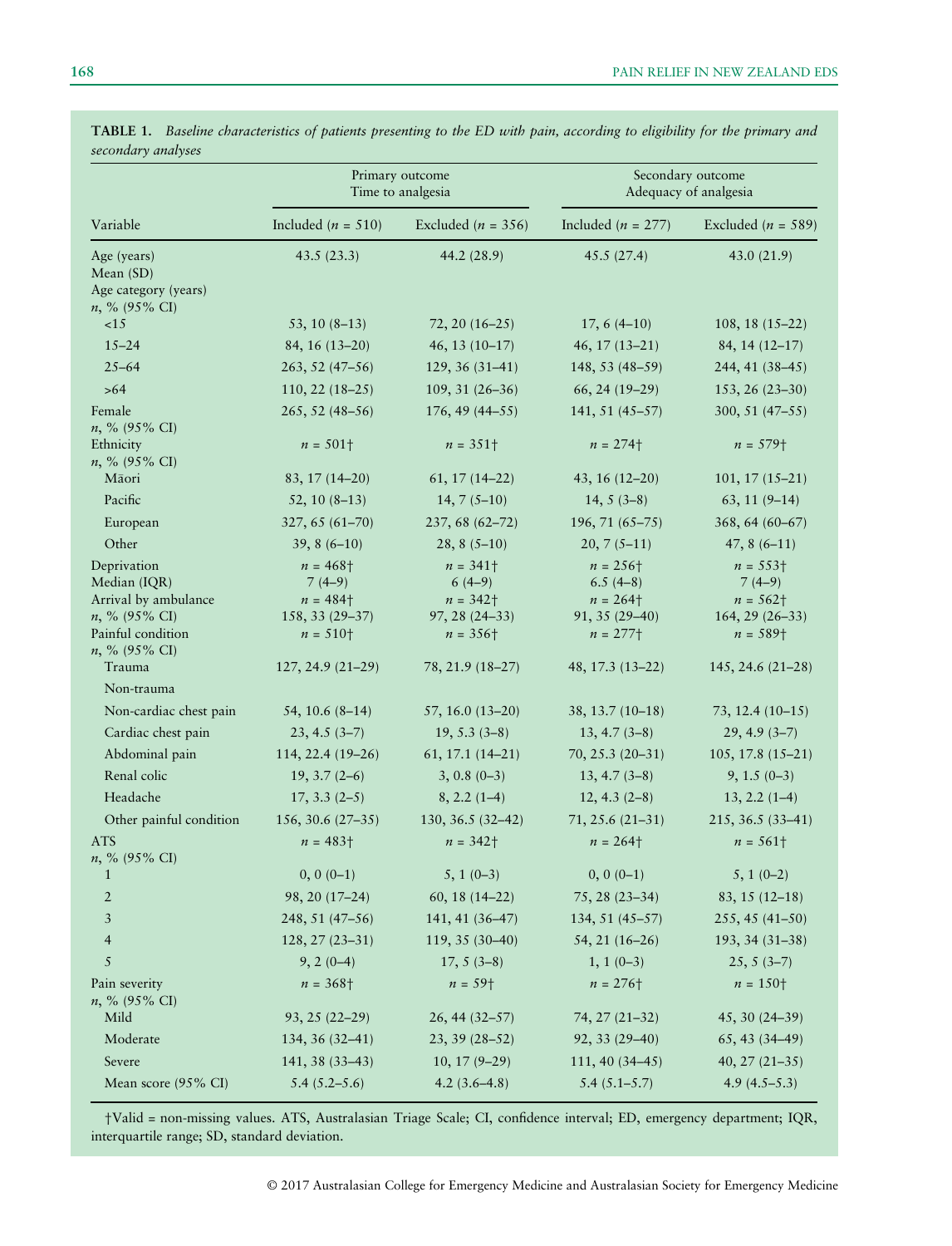|                       | Time to analgesia<br>$n = 510$ Median<br>(IQR) (min) | $\cal P$          | Analgesia<br>$\leq$ 30 min<br>$n = 510$<br>% (95% CI) | $\boldsymbol{P}$ | Analgesia<br>≤60 min<br>$n = 510$<br>% (95% CI) | $\boldsymbol{P}$ | Adequate<br>analgesia<br>$n=277$<br>% (95% CI) | $\boldsymbol{P}$ |
|-----------------------|------------------------------------------------------|-------------------|-------------------------------------------------------|------------------|-------------------------------------------------|------------------|------------------------------------------------|------------------|
| Age (years)           |                                                      |                   |                                                       |                  |                                                 |                  |                                                |                  |
| ${<}15$               | $60(20-114)$                                         | 0.04 <sub>1</sub> | 17/53<br>$32\% (21 - 46)$                             | $0.14\dagger$    | 27/53<br>$51\%$ (38-64)                         | $0.12\dagger$    | 9/17<br>53% (31-74)                            | $0.04\dagger$    |
| $15 - 24$             | $60(31-159)$                                         |                   | 21/84<br>$25\%$ (17-35)                               |                  | 42/84<br>$50\%$ (40-60)                         |                  | 14/46<br>30% (19-45)                           |                  |
| $25 - 64$             | $54(26-120)$                                         |                   | 73/263<br>$28\% (23 - 33)$                            |                  | 143/263<br>54% (48-60)                          |                  | 76/148<br>$51\%$ (43-59)                       |                  |
| $>64$                 | $82(35 - 170)$                                       |                   | 21/110<br>$19\%$ (13-28)                              |                  | 38/110<br>35% (26-44)                           |                  | 42/66<br>64% (52-74)                           |                  |
| Sex                   |                                                      |                   |                                                       |                  |                                                 |                  |                                                |                  |
| Female                | $70(34 - 134)$                                       | $0.17\,$          | 58/265<br>22% (17-27)                                 | 0.03             | 124/265<br>$47\%$ (41-53)                       | 0.33             | 63/141<br>45% (37-53)                          | 0.04             |
| Male                  | $57(24 - 137)$                                       |                   | 74/245<br>$30\% (25 - 36)$                            |                  | 126/245<br>$51\% (45-58)$                       |                  | 78/136<br>$57\%$ (49-65)                       |                  |
| Ethnicity             |                                                      |                   |                                                       |                  |                                                 |                  |                                                |                  |
| European              | $61(29-134)$                                         | 0.83              | 88/327<br>27% (22-32)                                 | 0.62             | 162/327<br>$50\%$ (44-55)                       | 0.92             | 100/196<br>$51\%$ (44-58)                      | 0.35             |
| Māori                 | $62(33-120)$                                         |                   | 17/83<br>$20\%$ (13-30)                               |                  | 41/83<br>49% (39-60)                            |                  | 19/43<br>44% (30-59)                           |                  |
| Pacific               | $67(31 - 174)$                                       |                   | 12/52<br>23% (14-36)                                  |                  | 23/52<br>44% (32-58)                            |                  | 9/14<br>64% (39-84)                            |                  |
| Other                 | $66(26-125)$                                         |                   | 11/39<br>28% (16-44)                                  |                  | 19/39<br>49% (34-64)                            |                  | 13/20<br>$65\%$ (43-82)                        |                  |
| Deprivation quintile‡ |                                                      |                   |                                                       |                  |                                                 |                  |                                                |                  |
| $\mathbf{1}$          | 74 (26-159)                                          | $0.49\dagger$     | 16/54<br>30% (19-43)                                  | $0.48\dagger$    | 22/54<br>41% (29-54)                            | $0.51\dagger$    | 15/33<br>$45\%$ (30-62)                        | $0.53+$          |
| $\overline{2}$        | $54(31-98)$                                          |                   | 18/72<br>$25\%$ (16-36)                               |                  | 42/72<br>58% (47-69)                            |                  | 22/46<br>48% (34-62)                           |                  |
| $\mathfrak{Z}$        | $62(30-153)$                                         |                   | 21/82<br>$26\%$ (17-36)                               |                  | 40/82<br>49% (38-59)                            |                  | 26/48<br>54% (40-67)                           |                  |
| $\overline{4}$        | $66(33-134)$                                         |                   | 25/120<br>$21\% (15-29)$                              |                  | 56/120<br>47% (38-56)                           |                  | 38/71<br>$54\%$ (42-65)                        |                  |
| 5                     | $73(30-165)$                                         |                   | 34/137<br>$25\%$ (18-33)                              |                  | 61/137<br>$45\%$ (36-53)                        |                  | 29/57<br>$51\%$ (38–63)                        |                  |
| Pain severity         |                                                      |                   |                                                       |                  |                                                 |                  |                                                |                  |
| Mild                  | $62(26-119)$                                         | $0.001\dagger$    | 25/93<br>27% (19-37)                                  | $0.23 +$         | 45/93<br>48% (39-58)                            | $0.004\dagger$   | 41/74<br>55% (44-66)                           | $0.31 +$         |
| Moderate              | 74 (30-156)                                          |                   | 34/134<br>25% (19-34)                                 |                  | 59/134<br>44% $(36-53)$                         |                  | 47/92<br>$51\%$ (41-61)                        |                  |
| Severe                | $43(23-81)$                                          |                   | 47/141<br>$33\% (26 - 41)$                            |                  | 92/141<br>$65\%$ (57–73)                        |                  | 53/111<br>48% (39-57)                          |                  |
| All                   | $62(30-134)$                                         |                   | 132/510<br>$26\% (22 - 30)$                           |                  | 250/510<br>49% (45-53)                          |                  | 141/276<br>$51\%$ (45-57)                      |                  |

|  | TABLE 2. Timeliness and adequacy of analgesia for those receiving pain relief |  |  |  |  |
|--|-------------------------------------------------------------------------------|--|--|--|--|
|--|-------------------------------------------------------------------------------|--|--|--|--|

Statistical significance taken as  $P < 0.002$  using the Bonferroni correction for multiple tests (0.05/25). †The  $\chi^2$ -test for trend, otherwise uncorrected  $\chi^2$ . ‡Deprivation based on NZDep2006 (1, least deprivation; 5, most deprivation). CI, confidence interval; IQR, interquartile range.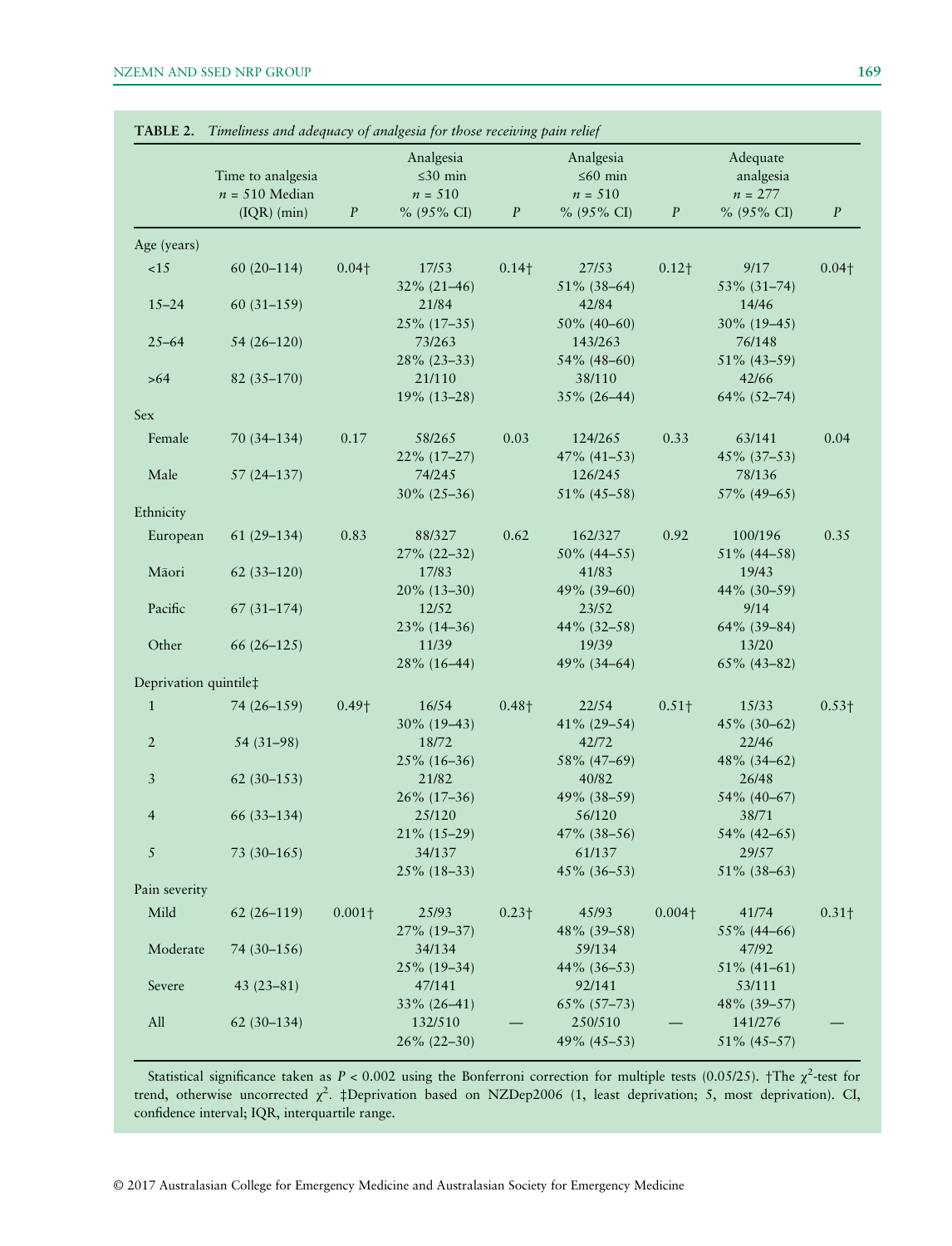

**Figure 2.** *Time to analgesia for moderate and severe pain by hospital. Note: Only hospitals where at least five valid times to analgesia were recorded are included. The green boxes represent the interquartile range and the black lines within the boxes are the median times to analgesia. The red line is at 60 min. Unfilled circles are outliers and asterisks are extreme outliers.*



**Figure 3.** *Adequacy of analgesia ( ) by hospital. Note: Only hospitals where at least five valid adequacy calculations were possible are included. The green boxes represent the point estimate and the black lines the 95% confidence interval for the estimate for each hospital.*

# **Discussion**

We found that there was variation<br>within and between EDs in and between EDs in New Zealand for both the timeliness and adequacy of analgesia. Only one-third of patients with severe pain received pain relief within 30 min and only half of the patients with mild or moderate pain received pain relief within an hour. Likewise, only half of the patients received adequate analgesia by the time they left ED. It is notable that these results apply only to those cases where there was appropriate documentation. In one-fourth of potentially eligible cases, patients who presented to the ED with pain did not receive any analgesia at all and most of the patients did not have a clearly documented reassessment of pain.

Although these findings are disappointing, they are consistent with international research. Historically, up to 50% of people with painful conditions were not receiving analgesics in American EDs,<sup>7</sup> while more recent data from Australia suggests that even with 'best practice' around 20% of people in pain do not receive analgesia when they present to  $ED.^{11}$ 

Australian and American research found that only around 20% of patients with severe pain receive pain relief within 30  $\text{min}^{6,15}$  and average times to pain relief were over 100 min for moderate and severe pain in the UK.<sup>1</sup> Recent Australian data suggest that current best practice is that the median time to analgesia for those with moderate to severe pain should be under 40 min.<sup>11</sup> In this study, half of the patients received adequate analgesia, which was similar to our findings. $11$ 

In our study, there were trends towards older people being more likely not to receive any pain relief and have delays to receiving analgesia. Oligoanalgesia for older ED has been previously described.<sup>16</sup> We found no difference in time to analgesia by sex, although there was a trend towards women being less likely to receive adequate analgesia. Prior research suggests no consistent trends with respect to sex bias in the provision of analgeics in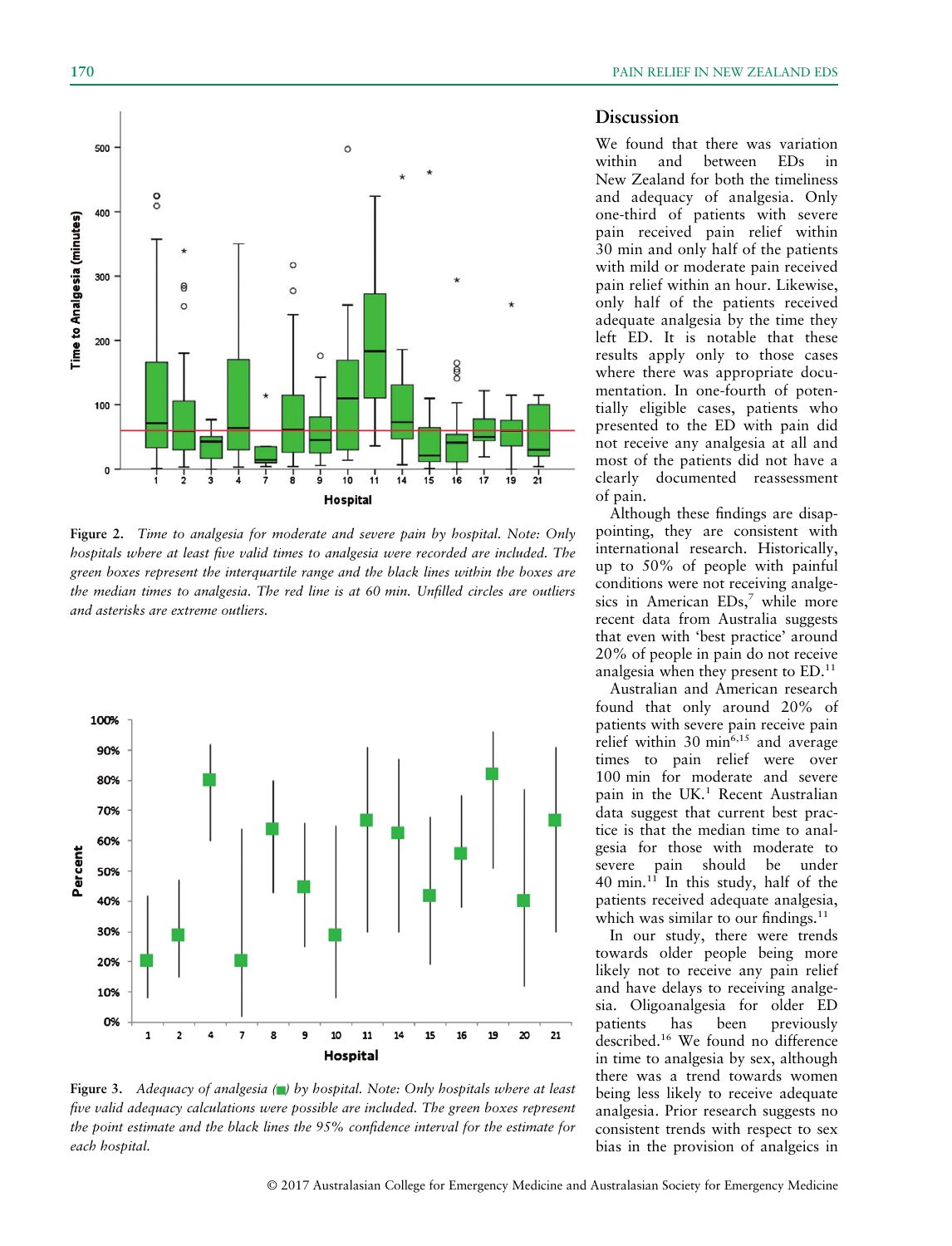ED, with some authors finding bias towards women, $17,18$  some against<sup>3</sup> and others no sex bias.<sup>19</sup> There was no difference in time to analgesia or adequacy of analgesia by ethnic group in our study. Some previous studies found evidence of ethnic bias in the provision of pain relief in the ED while others have not.16,20,21 Rural location of ED has been shown to be associated with delays to analgesia, $7,15$  although this was not the case in our study. Many barriers to treating pain in the ED have been identified<sup>4,17,22</sup> including ED crowding23,24 and whether this is the case in New Zealand is the subject of ongoing research.10,25

Inadequate analgesia in EDs is a truly international problem that is multifactorial and our study shows that New Zealand shares this problem. What can we do to improve the situation? We found that pain scores were documented poorly in New Zealand EDs. Documentation of a pain score was associated with an important reduction in time to analgesia, although this may be in part because of pain scores being more likely to be documented for those with severe pain. However, this finding is consistent with prior Australian  $res\text{each}^{15}$  and  $simple$ interventions at a departmental level to improve pain score documentation may be a low cost action that may reduce time to analgesia in New Zealand EDs. Recent studies from Australia have shown that providing adequate analgesia improves patient satisfaction.<sup>11,13</sup> A very simple intervention that may improve patient satisfaction is to say to patients that 'the treatment of pain is very important and be sure to tell the staff that you have pain'. <sup>26</sup> More complex educational initiatives may also result in improved quality of pain care as has previously been demonstrated in Australia with the National Pain Management Initiative.<sup>27</sup> However, it is not always the case that such interventions will improve practice. In the USA, study time to analgesia was poor at baseline and got significantly worse after<br>an education intervention to an education intervention to improve it.<sup>6</sup> In a cluster randomised trial in Australia, Taylor *et al*.

demonstrated that an intervention designed to increase 'adequate analgesia' resulted in improved patient satisfaction; however, the intervention did not result in a decrease in the time to analgesia or the proportion receiving adequate analgesia, which may have been because of a ceiling effect, as the time to analgesia was low at baseline.<sup>11</sup> Eight of the departments in our study indicated that they had at some point in time had a quality improvement initiative around pain management; however, the exact timing was not available for most hospitals and so it was not possible to assess whether these influenced timely provision of adequate analgesia in the current study. It is hoped that this study will serve as the catalyst and baseline for a nationwide quality improvement project with respect to improving the provision of analgesia in New Zealand EDs.

# *Limitations*

This was a retrospective chart review across multiple sites with multiple data collectors. Although we provided a standard electronic data collection tool with built-in validation to minimise data entry errors and an explicit data dictionary to guide data collectors, formal training and checking of the accuracy of data entry were not possible because of resource constraints. Utilising data collected over 7 years may mean that practice may have changed over time and our data may not represent a current true baseline for the outcomes we measured. However, we found no evidence that the timeliness or adequacy of analgesia changed from year to year (data not shown). Although we selected a large number of potentially eligible case records, only around 60% of these were eventually eligible for assessment of the primary outcome and <30% for the secondary outcome. This means the study was not sufficiently powered to adjust for all potential variables that may influence the outcomes and we were limited to a descriptive analysis that will serve as a baseline to inform future research. This also means that the differences

we observed between hospitals for the two outcomes should be interpreted with caution as the numbers of cases able to be included at each site were relatively small.

# **Conclusion**

The quality of acute pain relief in New Zealand hospitals appeared to vary depending on which ED people attended; however, this should be interpreted with caution as there were small numbers of cases from some sites. There is scope to improve the quality of care with respect to the documentation and provision of pain relief in New Zealand's EDs.

# **Acknowledgements**

The NZEMN members at the time of this study were: Peter Jones, Martin Than, Stuart Dalziel, Gregory Luke Larkin, Kim Yates, Alastair MacLean, Thomas Cheri, Andrew Munro, Andy Brainard, TeRina Joseph, Marama Tauranga, Paul Quigley, Brad Peckler, Richard Makower, Martyn Harvey, Martin Watts, Dominic Fleischer, Craig Ellis, Collen Macgregor, Jonathan Henry, Karen Schimanski, Marc Gutenstein, Margaret Colligan, Frann Sawtell, Nancy Mitchell, Joanna Wailing, Mark Hussey, Adam Mcleay, Chris Cresswell, Deborah Moore, Derek Sage, Michael Ardagh, James Le Fevre and Donald McKee. The SSED NRP members involved with this study were: Peter Jones, Alana Harper, Susan Wells, James Le Fevre, Joanna Stewart, Elana Curtis, Papaarangi Reid and Shanthi Ameratunga. We thank the data collectors for their assistance with the study: Alastair Maclean, Alice Lagas, Andrew Munro, Anna Nienaber, Berinder Shahpuri, Bruce Lambie, Conrad McCaffrey, Debra Fish, Faten Ragaban, Ian Martin, Kirsten Taplin, Joanna Wailing, John Pickering, Julie Lucas, Katie Pass, Ruth Reid, Kelly Austin, Martin Watts, Max Hattaway, Mazen Shasha, Oliver Welfare, Rachel Mills, Rafy Shasha, Reanne Subritzky, Rebecca Farrar, Wei Tan, Richard Makower, Stuart Dalziel, Sumeshni Jairam and Tamsin Davies.